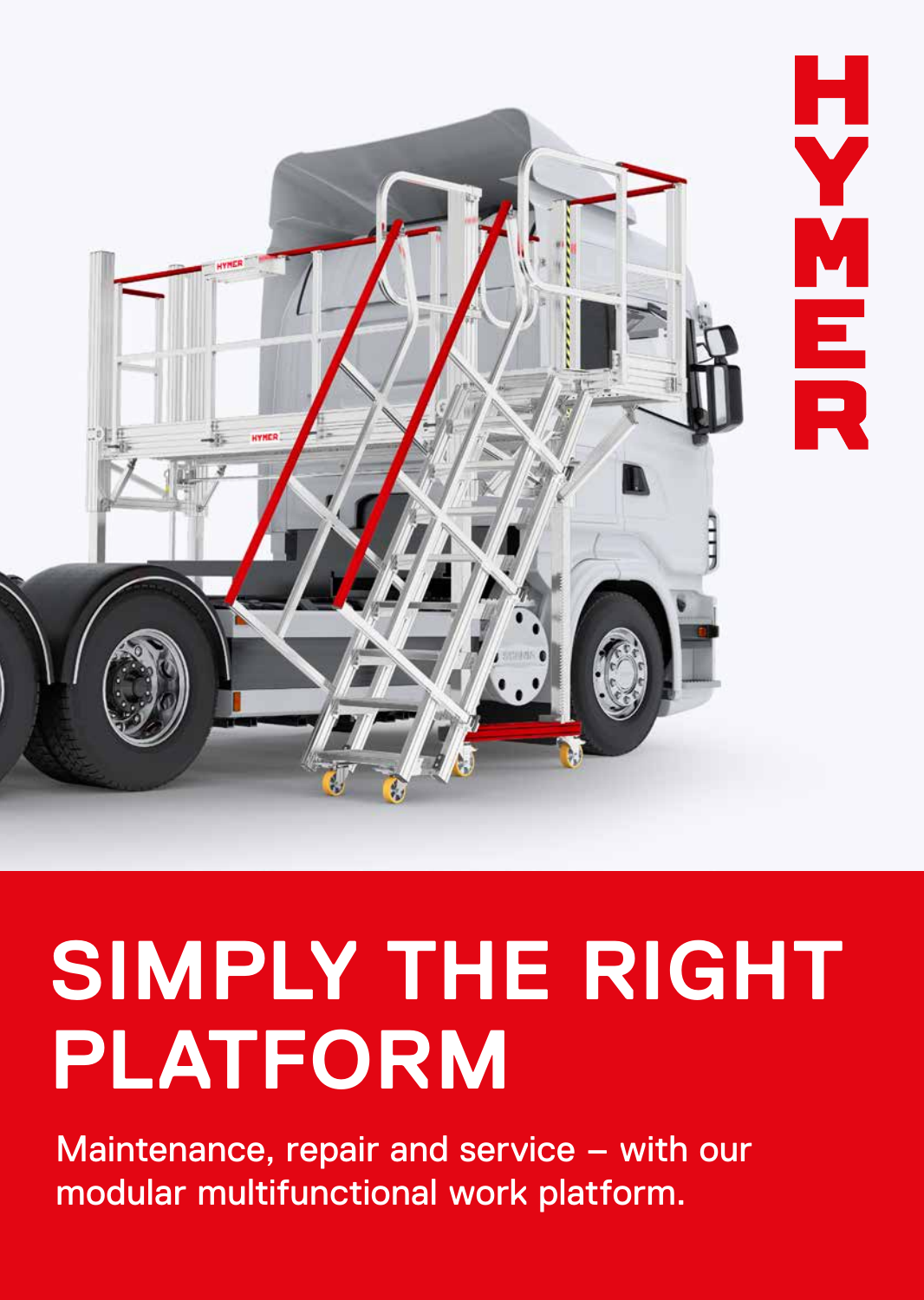### **Versatility to suit any application**

Whether it's regular maintenance or urgent repair work – when working on commercial vehicles, machinery or equipment, it is crucial to not only have optimal access but also ensure you can do your tasks with the utmost safety and comfort.

Our new customisable multifunctional work platform, for instance, lets you work on a vehicle's front and rear spoilers, windscreen and rooftop safely, easily and comfortably.

It is also great for situations that require a height-adjustable work platform with a brace-free base.

### **Example of use: What your platform could look like**



**Access ladder** 20001135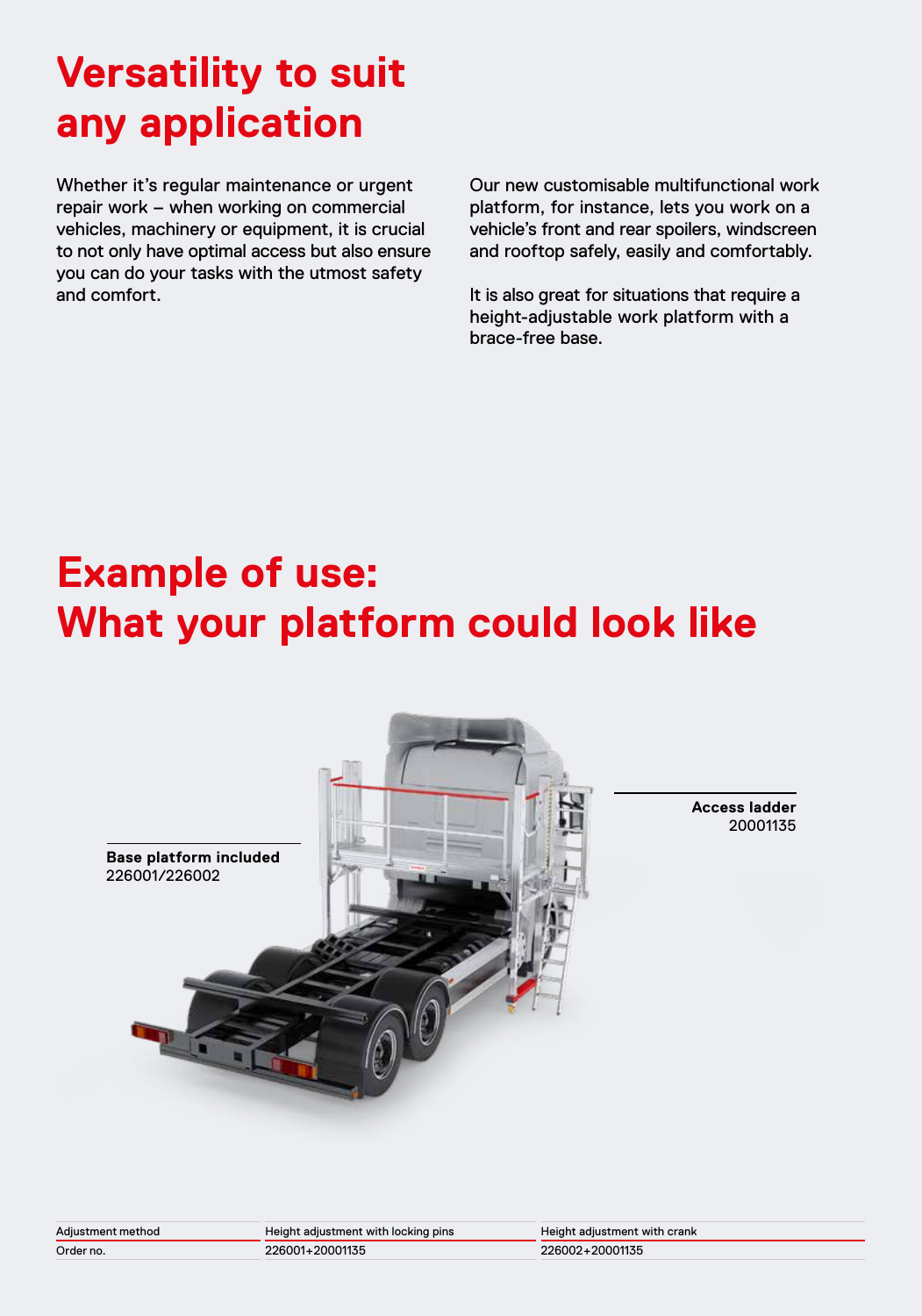## **YOUR BASE PLATFORM**

**Select the base module.**

#### **Height adjustment with locking pins**

The base module platform featuring locking pins for height adjustment is designed to be a hassle-free option for permanent use. Once adjusted to the desired height, the base platform is exceptionally low maintenance because the mechanism does not require lubrication.

- **Great value for money**
- Perfect for applications that do not require frequent height adjustment
- **E** Low maintenance

#### **Height adjustment with crank**

The base module platform featuring a crank for height adjustment can be quickly and effortlessly raised or lowered without a forklift or crane.

The convenient crank is easy and smooth to operate, making the platform extremely versatile.

- <sup>ȫ</sup> Continuous adjustment
- Requires little effort
- No electricity needed





226001 226002

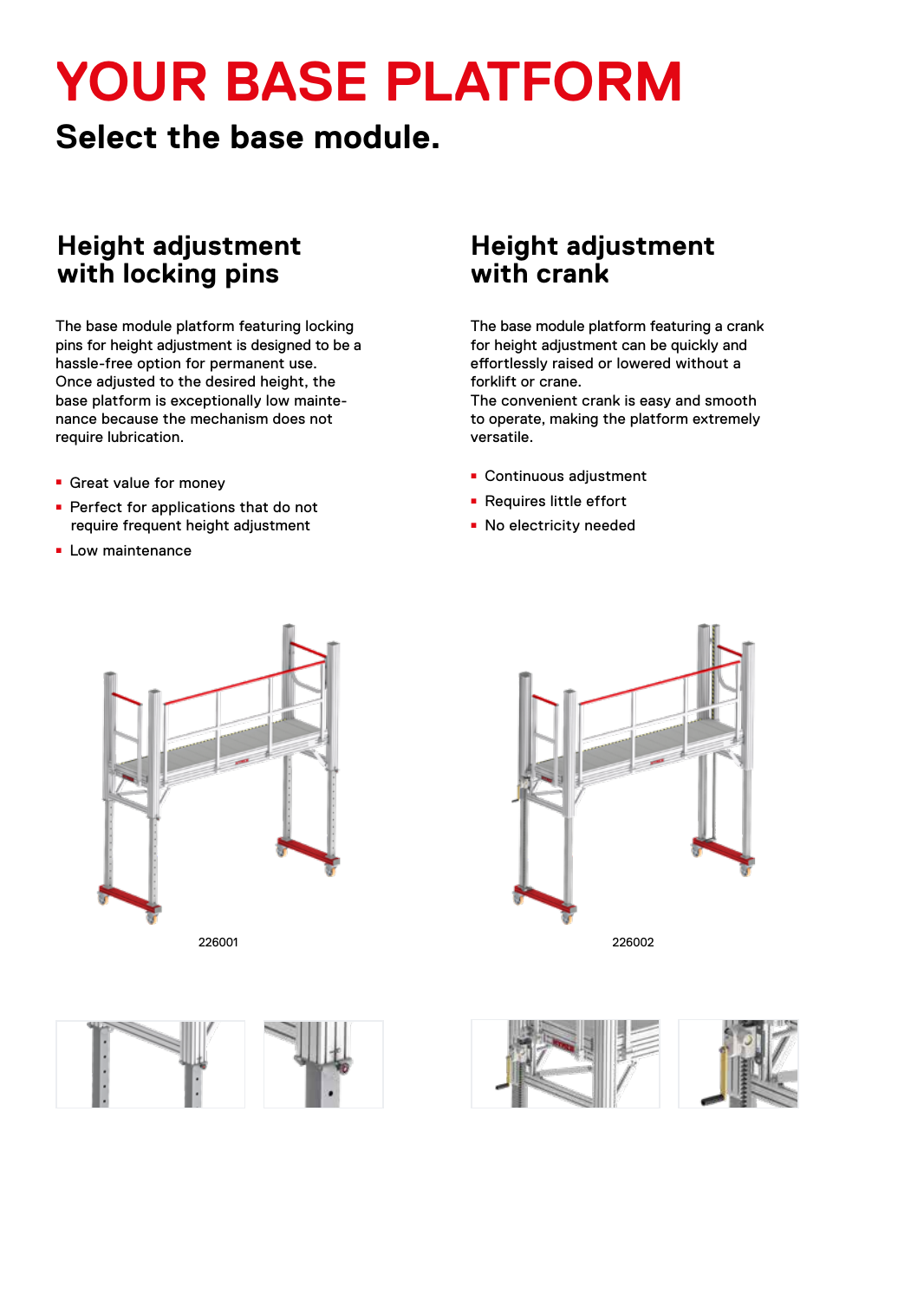### **YOUR SAFETY PLATFORM**

#### **Choose the access type.**

Practical, multifunctional and space-saving: The hooks allow the access ladder to be attached to the platform in no time.

Similarly, the ladder can be removed just as quickly to serve as a means of access elsewhere.

- **Great value for money**
- **Takes up little space**
- Can also be used as a single ladder

#### **Access ladder Four-stile access Four-stile access steps**

The four-stile access steps without extension can be attached to the platform's short side. It automatically adapts to the platform height and overall offers a high level of comfort and safety.

For instance, workers can use the access steps whilst carrying a toolbox.

- **Angle varies automatically with** height (approx. 19° – 59°)
- Comfortable to use thanks to 500 mm tread width
- Guardrails on both sides to ensure safe access

### **steps with extension**

The four-stile access steps with extension and guardrails can be attached to the platform's short side to form an L-shape. This is in line with the versatile and space-saving nature of the platform because the overall platform length is reduced by having the access steps at a 90° angle to the platform.

- **Angle varies automatically with** height (approx. 19° – 59°)
- Comfortable to use thanks to 500 mm tread width
- **Guardrails on the access steps** and extension to ensure safety
- Space-saving due to L-shape configuration







20001135 20001137 20001136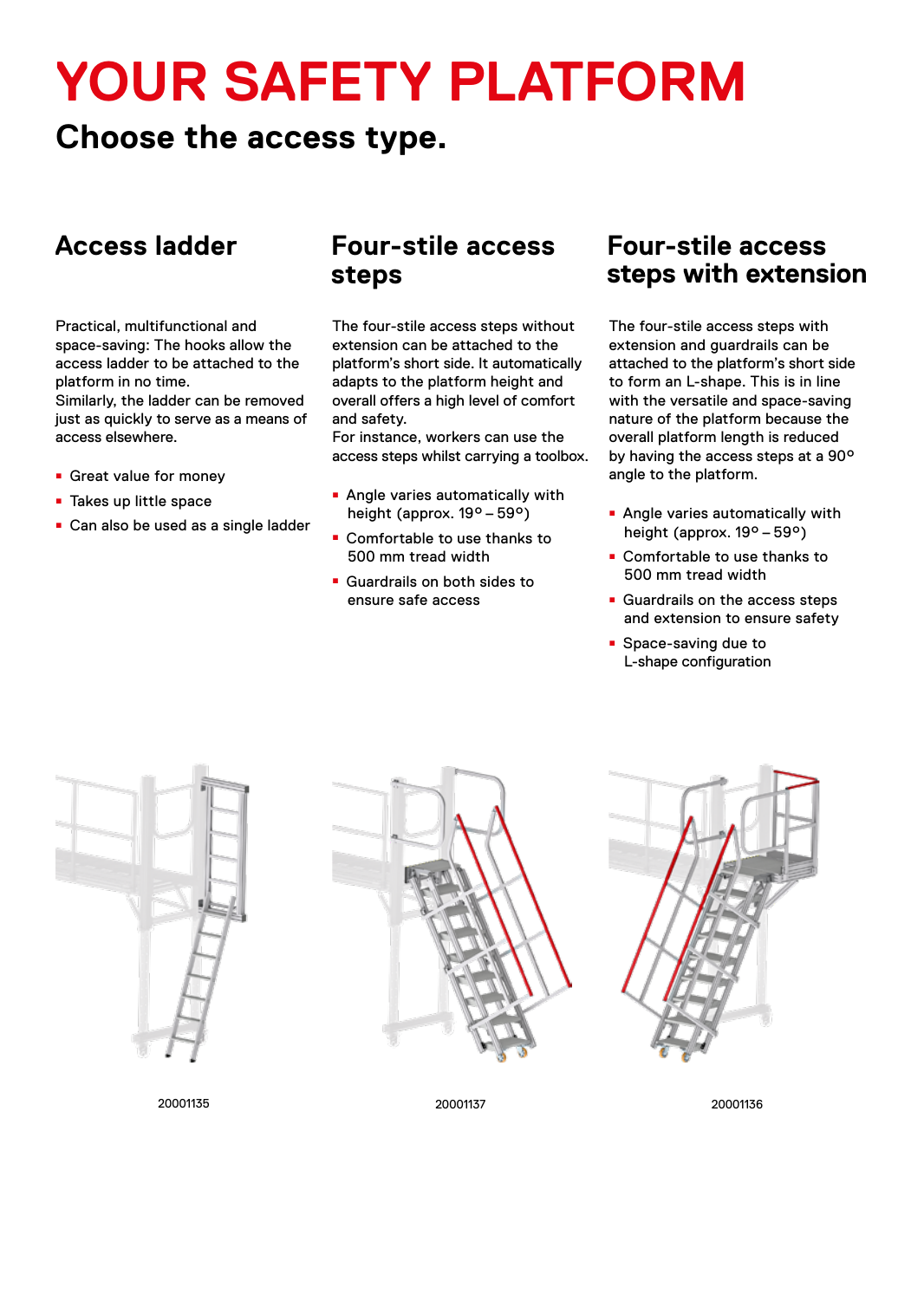## **YOUR COMFORT PLATFORM**

#### **Optional accessories to make work easier.**



#### **Storage trays (narrow/wide)**

Practical and convenient: The storage trays let you keep tools and small parts within reach. For attaching to the handrail on a guardrail.

20000582/20000583



#### **Forklift bracket set**

For securely lifting the platform with a forklift. The forklift brackets are mounted directly underneath the platform. Recommended for modular platform 226001 (height adjustment with locking pins).

20001132



**Lifting eye set (4 pieces)**

For securely lifting the platform with straps and overhead cranes as well as for moving it indoors with a crane (if the situation allows). The four lifting eyes are mounted directly on the frame of the platform – a convenient alternative to forklift brackets. Recommended for modular platform 226001 (height adjustment with locking pins).



#### **Crank jack set (2 pieces)**

Each set contains two crank jacks, including mounting hardware. The crank jacks are fitted to the cross-beams on the platform's short sides.

For improving stability and compensating for uneven ground.

20001134



#### **Add-on guardrail**

Depending on the conditions on site, the add-on guardrail can be installed to further enhance safety and comfort. Four guardrail mounts with clamping lever ensure the guardrail is firmly secured.

20001294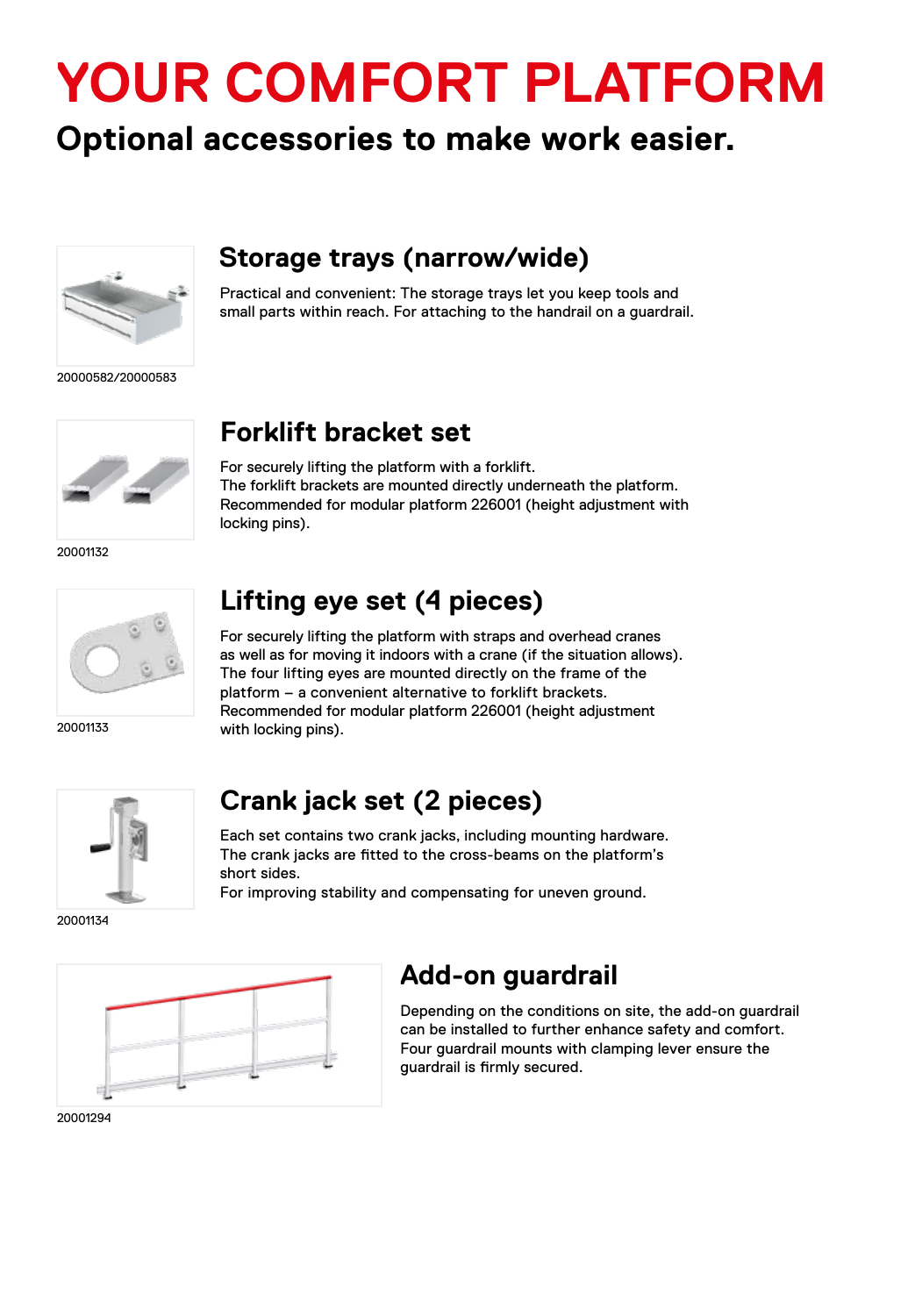### **Your multifunctional work platform: Prices and technical data**

#### **All details at a glance**

Do you want to configure a multifunctional work platform tailored to your needs? Our data sheet provides you with an overview of the individual modules along with the relevant technical information, product numbers and prices.



#### Base platforms

| Adjustment method                                    | Height adjustment with locking pins | Height adjustment with crank |
|------------------------------------------------------|-------------------------------------|------------------------------|
| Walking surface                                      | Grooved aluminium R11               | Grooved aluminium R11        |
| Platform length (approx.mm)                          | 3250                                | 3250                         |
| Clear length (approx. mm)                            | 3000                                | 3000                         |
| Total height min/max (approx. mm)                    | 2104/3304                           | 2104/3304                    |
| Cross-beam width (approx. mm)                        | 1200                                | 1200                         |
| Swivel castors with brakes<br>(diameter, approx. mm) |                                     | 160                          |
| Standing height (approx. mm)                         | 800 - 2000 (in 100 mm increments)   | $800 - 2000$ (stepless)      |
| Own weight (approx.kg)                               | 285                                 | 325                          |
| Guardrail height (approx. mm)                        | 1100                                | 1100                         |
| Tread width (approx. mm)                             | 800                                 | 800                          |
| Total load capacity (approx. kg)                     | 300                                 | 300                          |
| Tread/rung load capacity (approx.kg)                 | 150                                 | 150                          |
| Order no.                                            | 226001                              | 226002                       |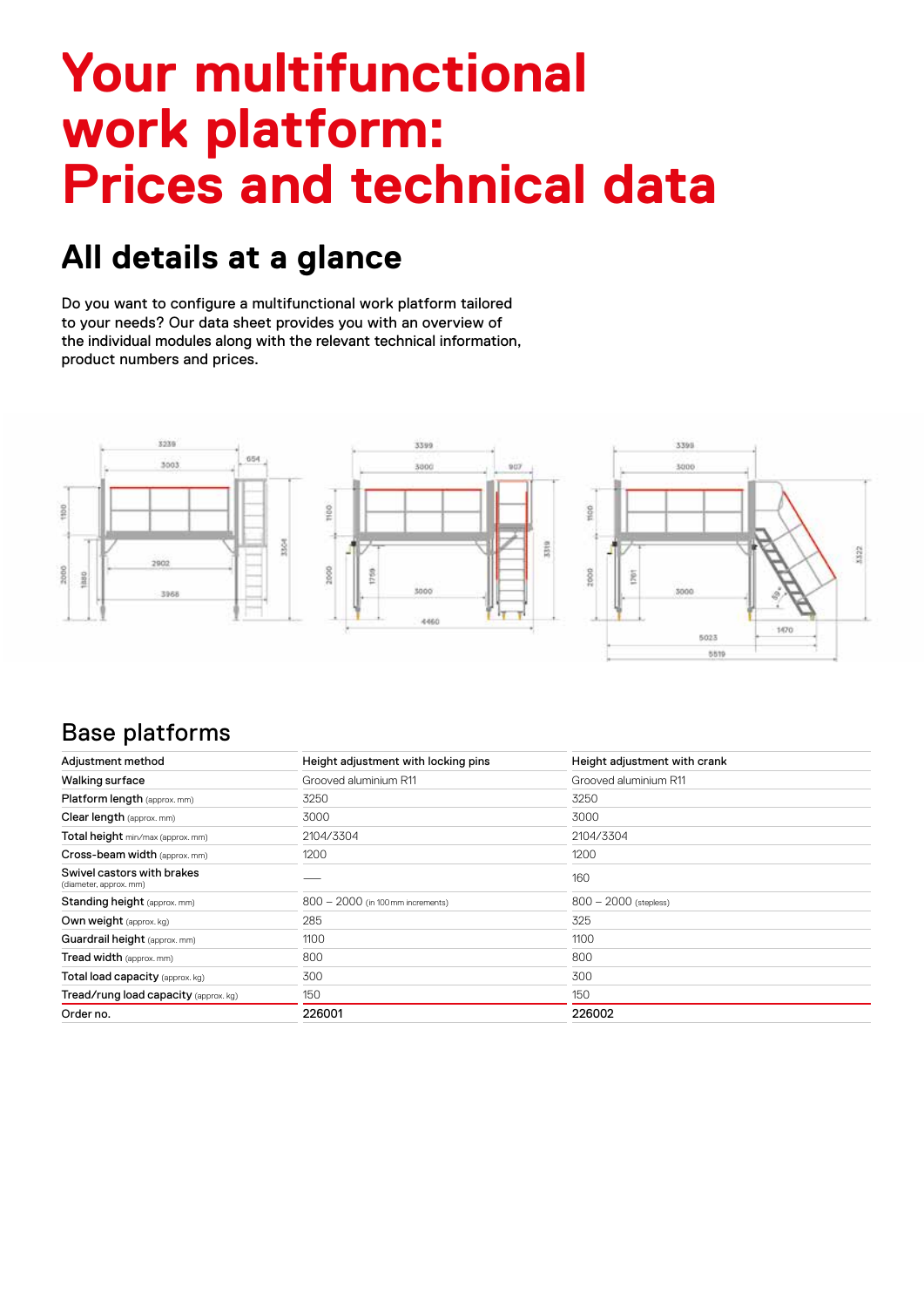### **Everything your platform needs**

#### Access

| Type                                                                       | Access ladder                              | Four-stile access steps | Four-stile access steps with extension |
|----------------------------------------------------------------------------|--------------------------------------------|-------------------------|----------------------------------------|
| Positioning                                                                | dependent on height (in 280 mm increments) | on the short side       | on the short side in L-shape           |
| Length added by the access option<br>retracted/extended (approx. mm)       | $+700$                                     | $+2540/+2050$           | $+950$                                 |
| Width added by the access option<br>retracted/extended length (approx. mm) |                                            |                         | $+2360/+1870$                          |
| Dimensions of extension<br>length x width x height (approx. mm)            |                                            |                         | $935 \times 680$                       |
| Tread rise (approx. mm)                                                    | 250                                        |                         |                                        |
| Ladder inner width (approx. mm)                                            | 350                                        |                         |                                        |
| Tread width (approx. mm)                                                   |                                            | 520                     | 520                                    |
| Tread depth (approx. mm)                                                   | 80                                         | 300                     | 300                                    |
| Including                                                                  | hooks on both sides                        | double-sided quardrail  | double-sided quardrail                 |
| Order no.                                                                  | 20001135                                   | 20001137                | 20001136                               |

#### **Accessories**

#### Storage tray

| length x width x height (approx. mm)<br>Maximum load capacity (approx.kg) 10 | 500x130x85 | 500x230x85<br>1O) |
|------------------------------------------------------------------------------|------------|-------------------|
| Order no.                                                                    | 20000582   | 20000583          |

#### Lifting eye set (4 pieces)

Eye diameter (approx. mm) 50 Order no. 20001133

#### Forklift bracket set

| <b>Bracket opening</b> width x height, (approx. mm) 250 x 100 |          |
|---------------------------------------------------------------|----------|
| Order no.                                                     | 20001132 |

#### Crank jack set (2 pieces)

| Widens the chassis by (approx.mm) | 255      |
|-----------------------------------|----------|
| Order no.                         | 20001134 |

#### Add-on guardrail

| Order no.                          | 20001294 |
|------------------------------------|----------|
| <b>Length</b> (approx. mm)         | 3000     |
| Guardrail bracket (clamping lever) |          |